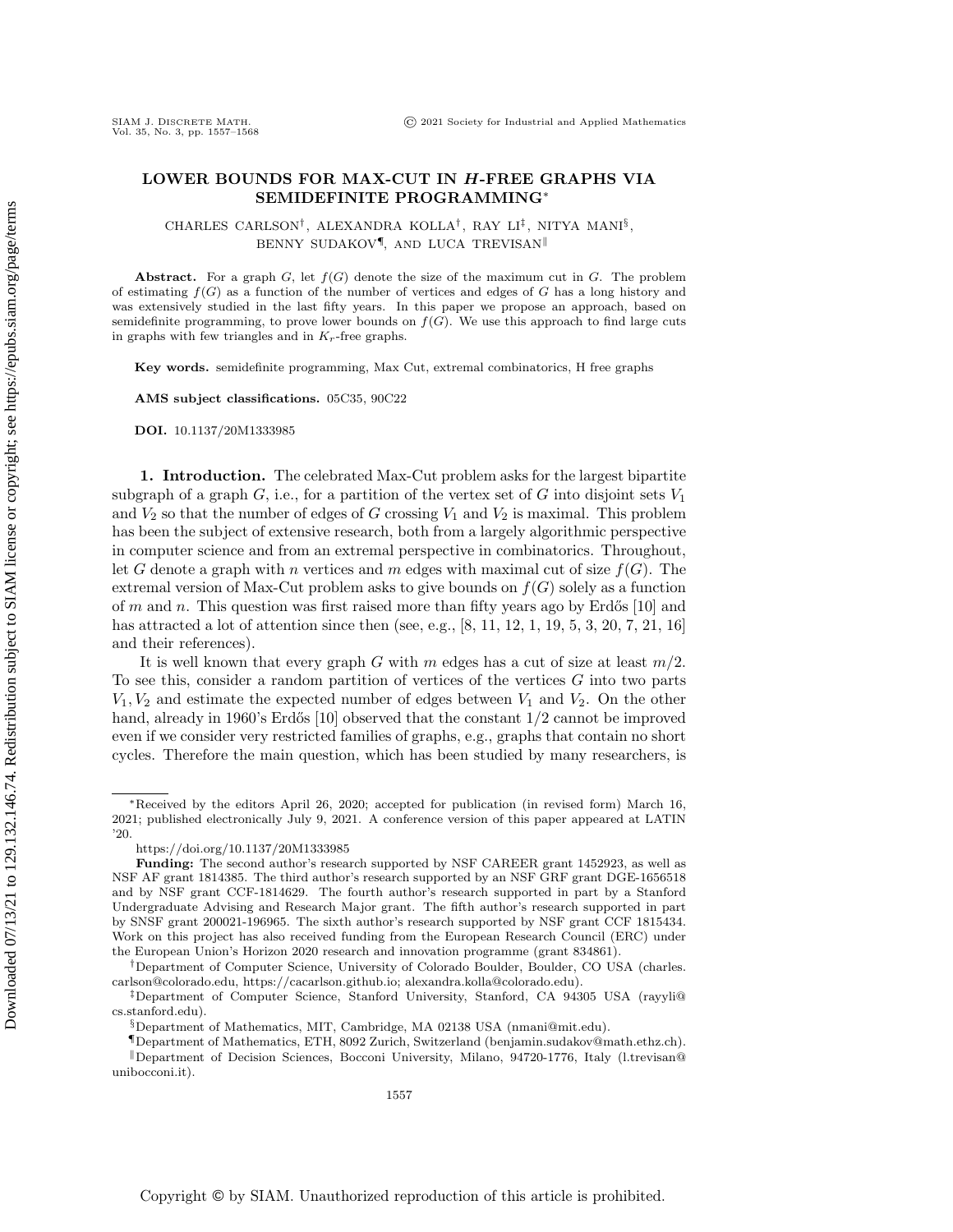to estimate the error term  $f(G) - m/2$ , which we call surplus, for various families of graphs G.

The elementary bound  $f(G) \geq m/2$  was improved by Edwards [\[8,](#page-11-1) [9\]](#page-11-8) who showed The elementary bound  $f(G) \ge m/2$  was improved by Edwards [6, 9] who showed<br>that every graph with m edges has a cut of size at least  $\frac{m}{2} + (\sqrt{8m+1}-1)/8$ . This result is easily seen to be tight in case  $G$  is a complete graph on an odd number of vertices, that is, whenever  $m = \binom{k}{2}$  for some odd integer k. Estimates on the second error term for other values of  $m$  can be found in [\[4\]](#page-10-4) and [\[5\]](#page-10-1).

The mean of other values of m can be found in [4] and [5].<br>Although the  $\sqrt{m}$  error term is tight in general, it was observed by Erdős and Lovász [\[11\]](#page-11-2) that for triangle-free graph it can be improved to at least  $m^{2/3+o(1)}$ . This naturally yields a motivating question: what is the best surplus which can always be achieved if we assume that our family of graphs is  $H$ -free, i.e., no graph contains a fixed graph  $H$  as a subgraph. It is not difficult to show (see, e.g., [\[2\]](#page-10-5)) that for every fixed graph H there is some  $\epsilon = \epsilon(H) > 0$  such that  $f(G) \geq \frac{m}{2} + \Omega(m^{1/2+\epsilon})$  for all  $H$ -free graphs with  $m$  edges. However, the problem of estimating the error term more precisely is not easy, even for relatively simple graphs H. It is plausible to conjecture (see [\[3\]](#page-10-2)) that for every fixed graph H there is a constant  $c_H$  such that every H-free graph G with m edges has a cut with surplus at least  $\Theta(m^{c_H})$ ; i.e., there is both a lower bound and an infinite sequence of example showing that exponent  $c_H$  cannot be improved. This conjecture is very difficult. Even in the case when  $H$  is a triangle, determining the correct error term took almost twenty years. Following the works of [\[11,](#page-11-2) [18,](#page-11-9) [19\]](#page-11-4), Alon [\[1\]](#page-10-0) proved that every m-edge triangle free graph has a cut with surplus of order  $m^{4/5}$  and that this is tight up to constant factors. There are several other forbidden graphs  $H$  for which we know quite accurately the error term for the extremal Max-Cut problem in  $H$ -free graphs. For example, it was proved in  $[3]$  that if  $H = C_r$  for  $r = 4, 6, 10$ , then  $c_H = \frac{r+1}{r+2}$ . The answer is also known in the case when H is a complete bipartite graph  $K_{2,s}$  or  $K_{3,s}$  (see [\[3\]](#page-10-2) for details).

New approach to Max-Cut using semidefinite programming. Many extremal results for the Max-Cut problem rely on quite elaborate probabilistic arguments. A well known example of such an argument is a proof by Shearer  $[19]$  that if G is a triangle-free graph with *n* vertices and *m* edges, and if  $d_1, d_2, \ldots, d_n$  are the degrees of its vertices, then  $f(G) \geq \frac{m}{2} + O(\sum_{i=1}^n \sqrt{d_i})$ . The proof is quite intricate and is based on first choosing a random cut and then randomly redistributing some of the vertices, depending on how many their neighbors are on the same side as the chosen vertex in the initial cut. Shearer's arguments were further extended, with more technically involved proofs, in [\[3\]](#page-10-2) to show that the same lower bound remains valid for graphs  $G$  with relatively sparse neighborhoods (i.e., graphs which locally have few triangles).

In this article we propose a different approach to give lower bounds on the Max-Cut of sparse  $H$ -free graphs using approximation by semidefinite programming (SDP). This approach is intuitive and computationally simple. The main idea was inspired by the celebrated approximation algorithm of Goemans and Williamson [\[15\]](#page-11-10) of the Max-Cut: given a graph  $G$  with  $m$  edges, we first construct an explicit solution for the standard Max-Cut SDP relaxation of G which has value at least  $(\frac{1}{2} + W)m$  for some positive surplus  $W$ . We then apply a Goemans–Williamson randomized rounding, based on the sign of the scalar product with random unit vector, to extract a cut in G whose surplus is within constant factor of  $W$ . Using this approach we prove the following result.

<span id="page-1-0"></span>THEOREM 1.1. Let  $G = (V, E)$  be a graph with n vertices and m edges. For every  $i \in [n]$ , let  $V_i$  be any subset of neighbors of vertex i and  $\varepsilon_i \leq 1/\sqrt{|V_i|}$ . Then,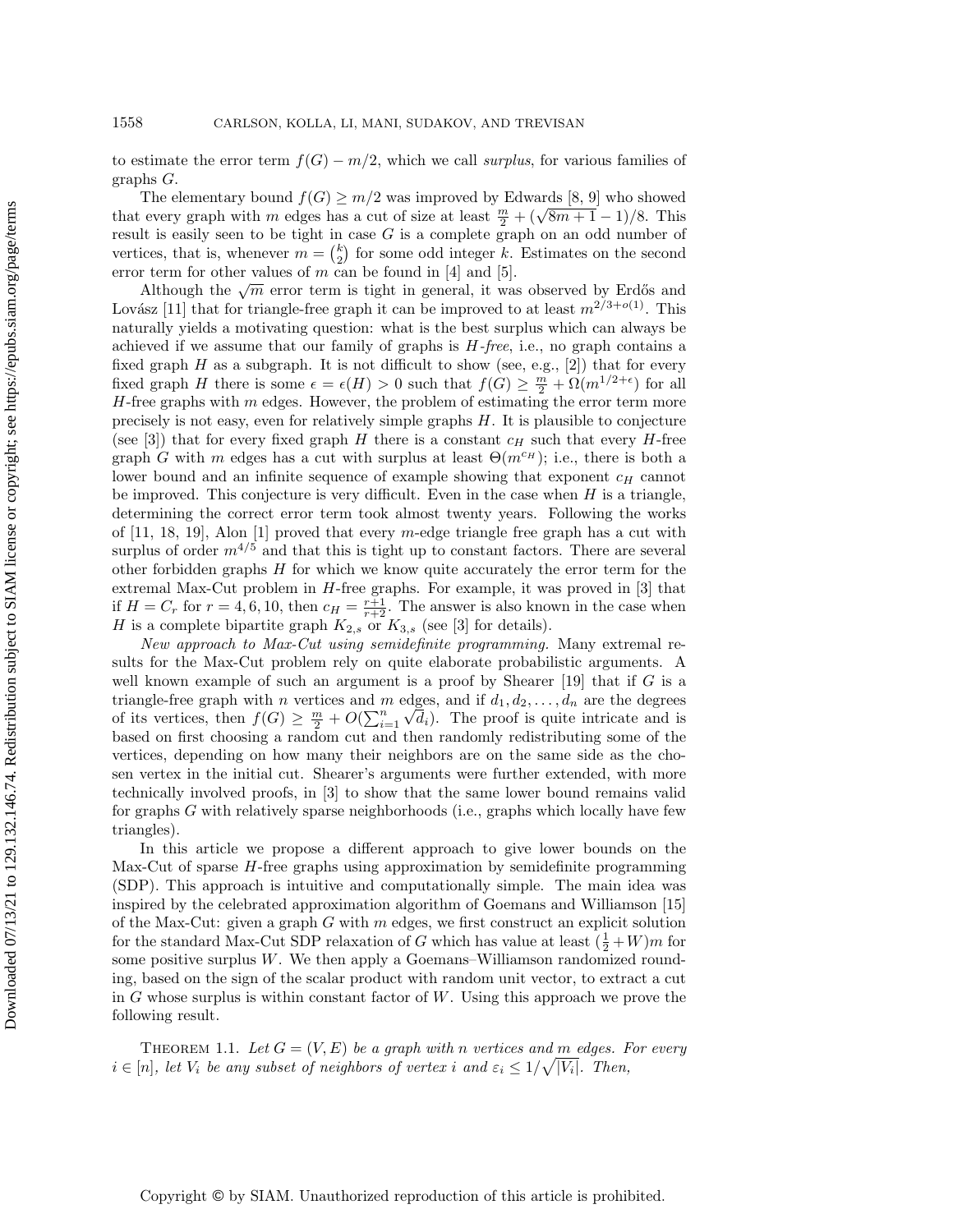LOWER BOUNDS FOR MAX-CUT IN H-FREE GRAPHS VIA SDP 1559

(1.1) 
$$
f(G) \geq \frac{m}{2} + \sum_{i=1}^{n} \frac{\varepsilon_i |V_i|}{2\pi} - \sum_{(i,j) \in E} \frac{\varepsilon_i \varepsilon_j |V_i \cap V_j|}{2}.
$$

This results implies Shearer's bound [\[19\]](#page-11-4). To see this, set  $V_i$  to the neighbors of *i* and  $\varepsilon_i = \frac{1}{\sqrt{2}}$  $\frac{d}{d_i}$  for all *i*. Then, if G is triangle-free graph, then  $|V_i \cap V_j| = 0$  for every pair of adjacent vertices  $i, j$ .

The fact that we apply Goemans–Williamson SDP rounding in this setting is perhaps surprising for a few reasons. In general, our result obtains a surplus of  $\Omega(W)$ from an SDP solution with surplus  $W$ , which is not possible in general. The best cut that can be guaranteed from any kind of rounding of a Max-Cut SDP solution with value  $(\frac{1}{2} + W)m$  is  $(\frac{1}{2} + \Omega(\frac{W}{\log W}))m$  (see [\[17\]](#page-11-11)). Furthermore, this is achieved using the RPR<sup>2</sup> rounding algorithm, not the Goemans–Williamson rounding algorithm. Nevertheless, we show that our explicit Max-Cut solution has additional properties that circumvents these issues and permits a better analysis.

New lower bound for Max-Cut of triangle sparse graphs. Using Theorem [1.1,](#page-1-0) we give a new result on the Max-Cut of triangle sparse graphs that is more convenient to use than previous similar results. A graph  $G$  is  $d$ -degenerate if there exists an ordering of the vertices  $1, \ldots, n$  such that vertex i has at most d neighbors  $j < i$ . Equivalently, a graph is d-degenerate if every induced subgraph has a vertex of degree at most d. Degeneracy is a broader notion of graph sparseness than maximum degree: all maximum degree  $d$  graphs are  $d$ -degenerate, but the star graph is 1-degenerate while having maximum degree  $n-1$ . Theorem [1.1](#page-1-0) gives the following useful corollary on the Max-Cut of d-degenerate graphs.

<span id="page-2-1"></span>COROLLARY 1.2. Let  $\varepsilon \leq \frac{1}{\sqrt{2}}$  $\frac{1}{d}$ . Let G be a d-degenerate graph with  $m$  edges and t triangles. Then

<span id="page-2-0"></span>(1.2) 
$$
f(G) \geq \frac{m}{2} + \frac{\varepsilon m}{2\pi} - \frac{\varepsilon^2 t}{2}.
$$

As all max-degree-d graphs are d-degenerate,  $(1.2)$  holds in particular for maxdegree-d graphs. To see the corollary, let  $1, \ldots, n$  be an ordering of the vertices such that any i has at most d neighbors  $j < i$ , and let  $V_i$  be this set of neighbors. Let  $\varepsilon_i = \varepsilon$ for all *i*. In this way,  $\sum_i |V_i|$  counts every edge exactly once and  $\sum_{(i,j)\in E} |V_i \cap V_j|$ counts every triangle exactly once, and the result follows. This shows that graphs with few triangles have cuts with surplus similar to triangle-free graphs.

This result is new and more convenient to use than existing results in this vein, because it relies only on the global count of the number of triangles, rather than a local triangle sparseness property assumed by prior results. For example, it was shown that (using Lemma 3.3 of [\[3\]](#page-10-2)) a d-degenerate graph with a local triangle-sparseness property, namely, that every large induced subgraph with a common neighbor is sparse, has Max-Cut at least  $\frac{m}{2} + \Omega(\frac{m}{\sqrt{d}})$ . However, we can achieve the same result with only the guarantee that the global number of triangles is small. In particular, when there are at most  $O(m\sqrt{d})$  triangles, which is always the case with the local triangle-sparseness assumption above, setting  $\varepsilon = \Theta(\frac{1}{\sqrt{\epsilon}})$  $\frac{1}{d}$ ) in Corollary [1.2](#page-2-1) gives that the Max-Cut is again at least  $\frac{m}{2} + \Omega(\frac{m}{\sqrt{d}})$ .

Corollary: Lower bounds for Max-Cut of H-free degenerate graphs. We illustrate usefulness of the above results by giving the following lower bound on the Max-Cut of  $K_r$ -free graphs.

<span id="page-2-2"></span>THEOREM 1.3. Let  $r \geq 3$ . There exists a constant  $c = c(r) > 0$  such that, for all  $K_r$ -free d-degenerate graphs  $G$  with  $m$  edges,

Copyright © by SIAM. Unauthorized reproduction of this article is prohibited.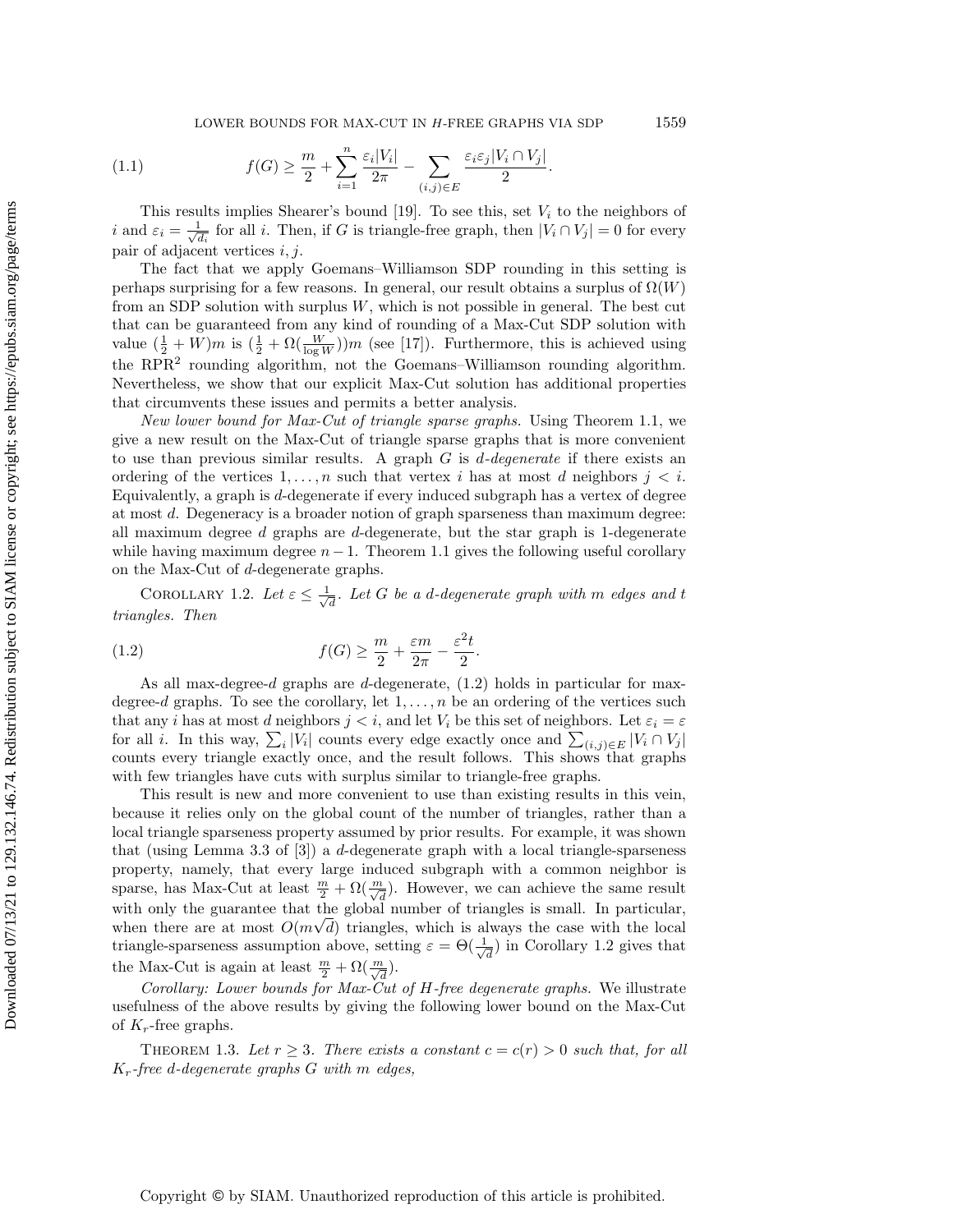1560 CARLSON, KOLLA, LI, MANI, SUDAKOV, AND TREVISAN

(1.3) 
$$
f(G) \ge \left(\frac{1}{2} + \frac{c}{d^{1-1/(2r-4)}}\right)m.
$$

Lower bounds such as Theorem [1.3](#page-2-2) giving a surplus of the form  $c \cdot \frac{m}{d^{\alpha}}$  are more fine-grained than those that depend only on the number of edges. Accordingly, they are useful for obtaining lower bounds the Max-Cut independent of the degeneracy: many tight Max-Cut lower bounds in  $H$ -free graphs of the form  $\frac{m}{2} + cm^{\alpha}$  first establish that  $f(G) \geq \frac{m}{2} + c \cdot \frac{m}{\sqrt{d}}$  for all H-free graphs, and their results follow by case-working on the degeneracy [\[3\]](#page-10-2).

We note that Theorem [1.3](#page-2-2) is stronger than the result in [\[21\]](#page-11-6), which says that  $K_r$ -free graphs have surplus at least  $\tilde{\Omega}(m^{(r-1)/(2r-3)})$ . Theorem [1.3](#page-2-2) is stronger than [\[21,](#page-11-6) Theorem 1.2] both in that it is more fine grained, depending on the degeneracy d, and that when one plugs in  $d \leq 2\sqrt{m}$ , we get a stronger bound of  $\Omega(m^{(2r-3)/(4r-8)})$ .

In the case of  $r = 4$  one can use our arguments together with Alon's result on Max-Cut in triangle-free graphs to improve Theorem [1.3](#page-2-2) further to  $m/2 + cm/d^{2/3}$ . While Theorem [1.3](#page-2-2) gives nontrivial bounds for  $K_r$ -free graphs, we believe that a stronger statement is true and propose the following conjecture.

<span id="page-3-0"></span>CONJECTURE 1.4. For any graph H, there exists a constant  $c = c(H) > 0$  such that, for all H-free d-degenerate graphs with  $m \geq 1$  edges,

<span id="page-3-2"></span>(1.4) 
$$
f(G) \ge \left(\frac{1}{2} + \frac{c}{\sqrt{d}}\right)m.
$$

Our Theorem [1.1](#page-1-0) implies this conjecture for various graphs  $H$ , e.g.,  $K_{2,s}$ ,  $K_{3,s}$ ,  $C_r$ and for any graph  $H$  which contains a vertex whose deletion makes it acyclic. This was already observed in [\[3\]](#page-10-2) using the weaker, locally triangle-sparse form of Corollary [1.2](#page-2-1) described earlier.

Conjecture [1.4](#page-3-0) provides a natural route to proving a closely related conjecture proposed by Alon et al. [\[2\]](#page-10-5).

<span id="page-3-1"></span>CONJECTURE 1.5 (see [\[2\]](#page-10-5)). For any graph H, there exists constants  $\varepsilon = \varepsilon(H) > 0$ and  $c = c(H) > 0$  such that, for all H-free graphs with  $m \geq 1$  edges,

(1.5) 
$$
f(G) \geq \frac{m}{2} + cm^{3/4 + \varepsilon}.
$$

Since every graph with m edges is obviously  $\sqrt{2m}$ -degenerate, the Conjecture [1.4](#page-3-0) implies immediately a weaker form of Conjecture [1.5](#page-3-1) with surplus of order  $m^{3/4}$ . With some extra technical work we can show that it actually implies the full conjecture, achieving a surplus of  $m^{3/4+\epsilon}$  for any graph H (for brevity, we omit the proof, which can be found in  $[6]$ . For many graphs H for which Conjecture [1.5](#page-3-1) is known,  $(1.4)$  was implicitly established for H-free graphs [\[3\]](#page-10-2), making Conjecture [1.4](#page-3-0) a plausible stepping stone to Conjecture [1.5.](#page-3-1) As further evidence of the plausibility of Conjecture [1.4,](#page-3-0) we show that Conjecture [1.5](#page-3-1) implies a weaker form of Conjecture [1.4,](#page-3-0) namely, that any *H*-free graph has Max-Cut  $\frac{m}{2} + cm \cdot d^{-5/7}$ . Using similar techniques, we can obtain nontrivial, unconditional results on the Max-Cut of  $d$ -degenerate  $H$ -free graphs for particular graphs H.

Conjecture [1.4,](#page-3-0) if true, gives a surplus of  $\Omega(\frac{m}{\sqrt{d}})$  that is optimal up to a multiplicative constant factor for every fixed graph  $H$  which contains a cycle. To see this, consider an Erdős–Rényi random graph  $G(n, p)$  with  $p = n^{-1+\delta}$ . Using standard Chernoff-type estimates, one can easily show that with high probability that this graph is  $O(np)$ -degenerate and its Max-Cut has size at most  $\frac{1}{4} {n \choose 2} p + O(n \sqrt{np})$ . Moreover, if  $\delta = \delta(H) > 0$  is small enough, then with high probability  $G(n, p)$  contains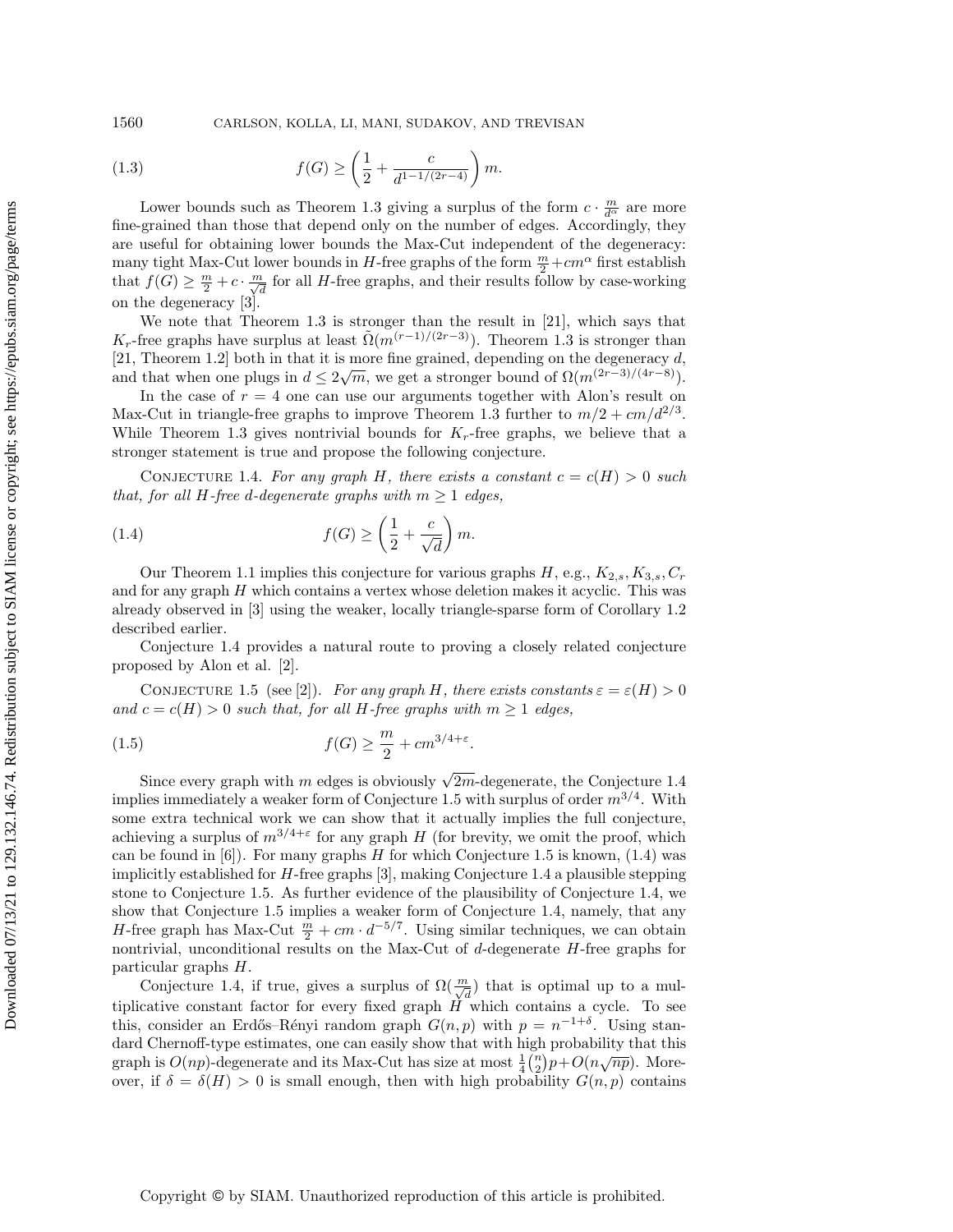only very few copies of  $H$  which can be destroyed by deleting few vertices, without changing the degeneracy and surplus of the Max-Cut.

2. Lower bounds for Max-Cut using SDP. In this section we give a lower bound for  $f(G)$  in graphs with few triangles, showing Theorem [1.1.](#page-1-0) To prove this result, we make heavy use of the SDP relaxation of the Max-Cut problem, formulated below for a graph  $G = (V, E)$ :

<span id="page-4-0"></span>maximize 
$$
\sum_{(i,j)\in E} \frac{1}{2} (1 - \langle v^{(i)}, v^{(j)} \rangle)
$$
  
(2.1) subject to 
$$
||v^{(i)}||^2 = 1 \forall i \in V.
$$

We leverage the classical Goemans–Williamson [\[15\]](#page-11-10) rounding algorithm which that gives an integral solution from a vector solution to the Max-Cut SDP.

*Proof of Theorem* [1.1](#page-1-0). For  $i \in [n]$ , define  $\tilde{v}^{(i)} \in \mathbb{R}^n$  by

(2.2) 
$$
\tilde{v}_j^{(i)} = \begin{cases} 1, & i = j, \\ -\varepsilon_i, & j \in V_i, \\ 0, & \text{otherwise.} \end{cases}
$$

Then  $1 \leq ||\tilde{v}^{(i)}||^2 \leq 1 + \varepsilon_i^2 |V_i| \leq 2$  for all i. For  $i \in [n]$ , let  $v^{(i)} \stackrel{\text{def}}{=} \frac{\tilde{v}^{(i)}}{||\tilde{v}^{(i)}||^2}$  $\frac{\tilde{v}^{(i)}}{\|\tilde{v}^{(i)}\|} \in \mathbb{R}^n$ . For each edge  $(i, j)$  with  $j \in V_i$ , we have

(2.3) 
$$
v_i^{(i)} v_i^{(j)} = \frac{1}{\|\tilde{v}^{(i)}\|} \cdot \frac{-\varepsilon_j}{\|\tilde{v}^{(j)}\|} \le \frac{-\varepsilon_j}{2}.
$$

For  $k \in V_i \cap V_j$ , we have  $v_k^{(i)}$  $\mathcal{L}_{k}^{(i)}v_{k}^{(j)} \leq \varepsilon_{i}\varepsilon_{j}$ . For  $k \notin \{i, j\} \cup (V_{i} \cap V_{j}),$  we have  $v_{k}^{(i)}$  $\binom{(i)}{k}v_k^{(j)}=0$ as  $v_k^{(i)} = 0$  or  $v_k^{(j)} = 0$ . Thus, for all edges  $(i, j)$ ,

(2.4) 
$$
\langle v^{(i)}, v^{(j)} \rangle \leq -\frac{\varepsilon_i}{2} \mathbb{1}_{V_i}(j) - \frac{\varepsilon_j}{2} \mathbb{1}_{V_j}(i) + |V_i \cap V_j| \varepsilon_i \varepsilon_j.
$$

Here,  $\mathbb{1}_S(i)$  is 1 if  $i \in S$  and 0 otherwise. Vectors  $v^{(1)}, \ldots, v^{(n)}$  form a vector solution to the SDP [\(2.1\)](#page-4-0). We now round this solution using the Goemans–Williamson [\[15\]](#page-11-10) rounding algorithm. Let w denote a uniformly random unit vector,  $A = \{i \in [n]:$  $\langle v^{(i)}, w \rangle \geq 0$ , and  $B = [n] \setminus A$ . Note that the angle between vectors  $v^{(i)}, v^{(j)}$  is equal to  $\cos^{-1}(\langle v^{(i)}, v^{(j)} \rangle)$ , so the probability an edge  $(i, j)$  is cut is

$$
\Pr[(i, j) \text{ cut}] = \frac{\cos^{-1}(\langle v^{(i)}, v^{(j)} \rangle)}{\pi}
$$
  
\n
$$
= \frac{1}{2} - \frac{\sin^{-1}(\langle v^{(i)}, v^{(j)} \rangle)}{\pi}
$$
  
\n
$$
\geq \frac{1}{2} - \frac{1}{\pi} \sin^{-1} \left( |V_i \cap V_j| \varepsilon_i \varepsilon_j - \frac{\varepsilon_i}{2} 1_{V_i}(j) - \frac{\varepsilon_j}{2} 1_{V_j}(i) \right)
$$
  
\n
$$
\geq \frac{1}{2} - \frac{1}{\pi} \cdot \left( \frac{\pi}{2} \cdot |V_i \cap V_j| \varepsilon_i \varepsilon_j - \frac{\varepsilon_i}{2} 1_{V_i}(j) - \frac{\varepsilon_j}{2} 1_{V_j}(i) \right)
$$
  
\n
$$
= \frac{1}{2} + \frac{\varepsilon_i}{2\pi} 1_{V_i}(j) + \frac{\varepsilon_j}{2\pi} 1_{V_j}(i) - \frac{|V_i \cap V_j| \varepsilon_i \varepsilon_j}{2}.
$$

In the last inequality, we used that, for  $a, b \in [0, 1]$ , we have  $\sin^{-1}(a - b) \leq \frac{\pi}{2}a - b$ . This is true as  $\sin^{-1}(x) \leq \frac{\pi}{2}x$  when x is positive and  $\sin^{-1}(x) \leq x$  when x is negative. Thus, the expected size of the cut given by  $A \sqcup B$  is, by linearity of expectation,

Copyright © by SIAM. Unauthorized reproduction of this article is prohibited.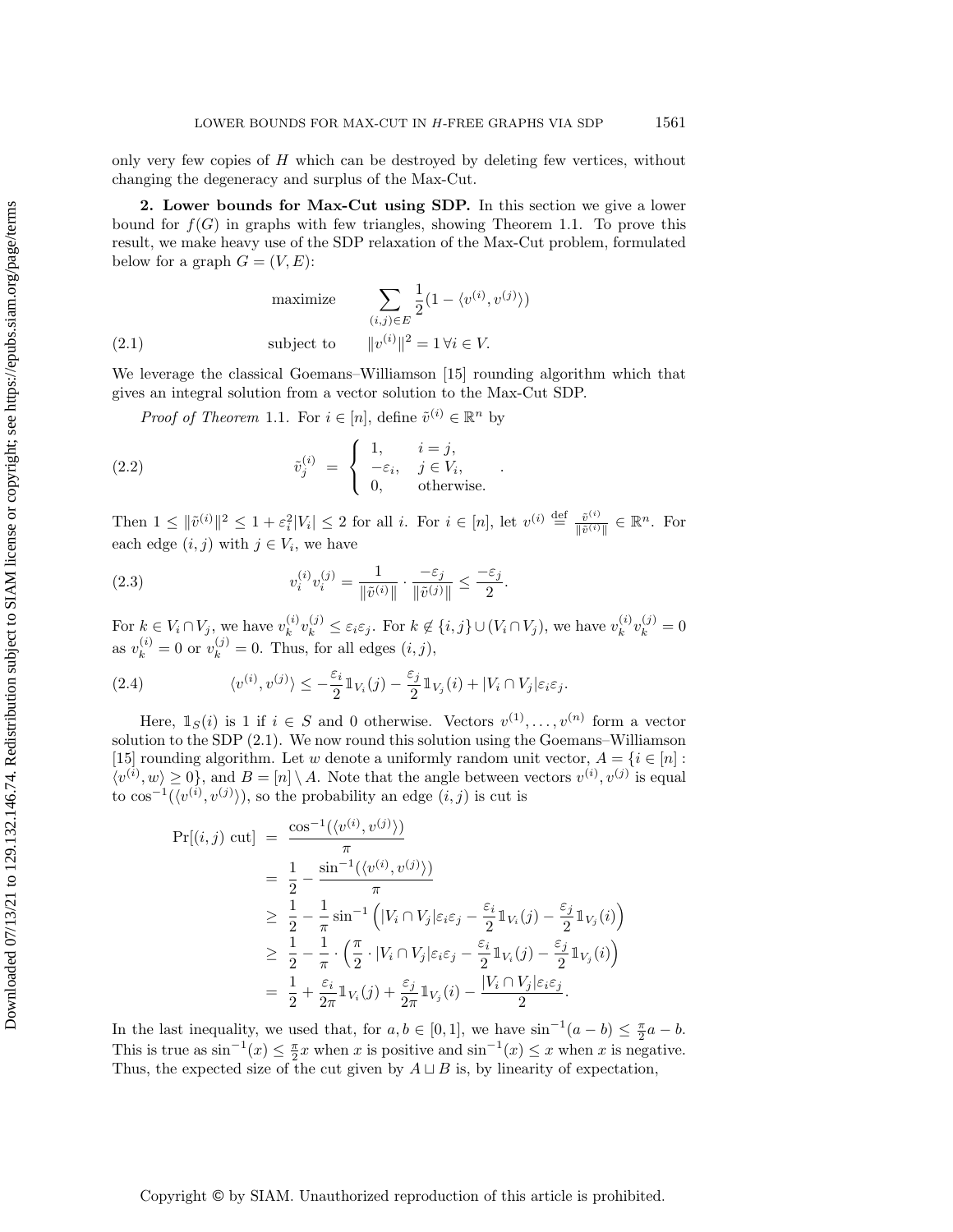1562 CARLSON, KOLLA, LI, MANI, SUDAKOV, AND TREVISAN

$$
\sum_{(i,j)\in E} \Pr[(i,j) \text{ cut}] \ge \sum_{\substack{(i,j)\in E \\ i\n
$$
= \frac{m}{2} + \sum_{i=1}^n \frac{|V_i|\varepsilon_i}{2\pi} - \sum_{(i,j)\in E} \frac{|V_i \cap V_j|\varepsilon_i\varepsilon_j}{2}.
$$
$$

In the proof of Theorem [1.3](#page-2-2) we use the following consequence of Corollary [1.2.](#page-2-1)

<span id="page-5-2"></span>COROLLARY 2.1. There exists an absolute constant  $c > 0$  such that the following holds. For all  $d \geq 1$  and  $\varepsilon \leq \frac{1}{4}$  $\overline{\overline{d}}$ , if a d-degenerate graph  $G=(V,E)$  has  $m$  edges and at most  $\frac{m}{8\varepsilon}$  triangles, then

(2.6) 
$$
f(G) \ge \left(\frac{1}{2} + c\varepsilon\right) \cdot m.
$$

**3.** Decomposition of degenerate graphs. In a graph  $G = (V, E)$ , let  $n(G)$ and  $m(G)$  denote the number of vertices and edges, respectively. For a vertex subset  $V' \subset V$ , let  $G[V']$  denote the subgraph induced by V'. We show that d-degenerate graphs with few triangles have small subsets of neighborhoods with many edges.

<span id="page-5-0"></span>LEMMA 3.1. Let  $d \geq 1$  and  $\varepsilon > 0$ , and let  $G = (V, E)$  be a d-degenerate graph with at least  $m(G)/\varepsilon$  triangles. Then there exists a subset V' of at most d vertices with a common neighbor in G such that the induced subgraph  $G[V']$  has at least  $|V'|/\varepsilon$ edges.

*Proof.* Since G is d-degenerate, we fix an ordering  $1, \ldots, n$  of the vertices such that  $d_<(i) \leq d$  for all  $i \in [n]$ , where  $d_<(i)$  denotes the number of neighbors  $j < i$  of i. Then, if  $t<sub>lt</sub>(i)$  denotes the number of triangles  $\{i, j, k\}$  of G where  $j, k < i$ , we have

(3.1) 
$$
\sum_{i} t_{<} (i) = t(G) \geq \frac{m(G)}{\varepsilon} = \sum_{i=1}^{n} \frac{d_{<} (i)}{\varepsilon}.
$$

Hence, there must exist some i such that  $t<sub>lt</sub>(i) \geq d<sub>lt</sub>(i)/\varepsilon$ . Let V' denote the neighbors of i with index less than i. By definition, the vertices of  $V'$  have common neighbor *i*. Additionally,  $G[V']$  has at least  $d_{\lt}(i)/\varepsilon$  edges and  $d_{\lt}(i) \leq d$  vertices, proving the lemma.  $\Box$ 

We use this lemma to partition the vertices of any  $d$ -degenerate graph in a useful way.

<span id="page-5-1"></span>LEMMA 3.2. Let  $\varepsilon > 0$ . Let  $G = (V, E)$  be a d-degenerate graph on n vertices with m edges. Then there exists a partition  $V_1, \ldots, V_{k+1}$  of the vertex set V with the following properties.

- 1. For  $i = 1, \ldots, k$ , the vertex subset  $V_i$  has at most d vertices and has a common neighbor, and the induced subgraph  $G[V_i]$  has at least  $|V_i|/\varepsilon$  edges.
- 2. The induced subgraph  $G[V_{k+1}]$  has at most  $m(G[V_{k+1}])/\varepsilon$  triangles.

<span id="page-5-3"></span>*Proof.* We construct the partition iteratively. Let  $V_0^* = V$ . For  $i \geq 1$ , we partition the vertex subset  $V_{i-1}^*$  into  $V_i \sqcup V_i^*$  as follows. If  $G[V_{i-1}^*]$  has at least  $m(G[V_{i-1}^*])/\varepsilon$ triangles, then by applying Lemma [3.1](#page-5-0) to the induced subgraph  $G[V^*_{i-1}]$ , there exists a vertex subset  $V_i$  with a common neighbor in  $V_{i-1}^*$  such that  $|V_i| \leq d$  and the induced subgraph  $G[V_i]$  has at most  $|V_i|/\varepsilon$  edges. In this case, let  $V_i^* \stackrel{\text{def}}{=} V_{i-1}^* \setminus V_i$ . Let k denote the maximum index such that  $V_k^*$  is defined, and let  $V_{k+1} \stackrel{\text{def}}{=} V_k^*$ . By construction,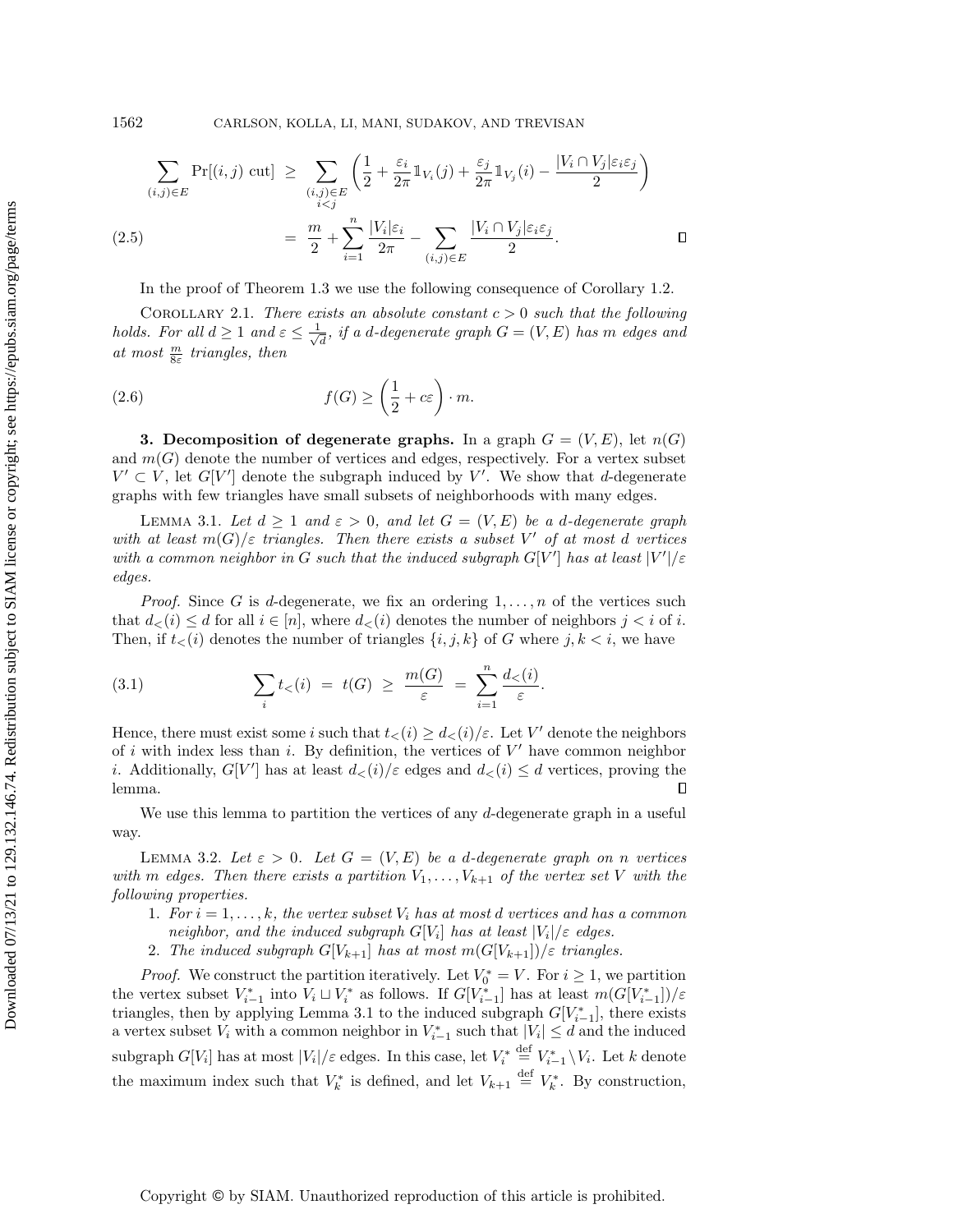$V_1, \ldots, V_k$  satisfy the desired conditions. By definition of k, the induced subgraph  $G[V_k^*]$  has at most  $m(G[V_k^*])/\varepsilon$  triangles, so for  $V_{k+1} = V_k^*$ , we obtain the desired result.  $\Box$ 

**3.1.** Large Max-Cut from decompositions. For a d-degenerate graph  $G =$  $(V, E)$ , in a partition  $V_1, \ldots, V_{k+1}$  of V given by Lemma [3.2,](#page-5-1) the induced subgraph  $G[V_{k+1}]$  has few triangles, and thus, by Corollary [1.2,](#page-2-1) has a cut with good surplus. This allows us to obtain the following technical result regarding the Max-Cut of H-free d-degenerate graphs.

<span id="page-6-3"></span>LEMMA 3.3. There exists an absolute constant  $c > 0$  such that the following holds. Let  $0 < \varepsilon < \frac{1}{\sqrt{2}}$  $\overline{\overline{d}}$ . For any H-free d-degenerate graph  $G=(V,E),$  one of the following holds:

• We have

<span id="page-6-1"></span>(3.2) 
$$
f(G) \ge \left(\frac{1}{2} + c\varepsilon\right)m.
$$

• There exist graphs  $G_1, \ldots, G_k$  such that five conditions hold: (i) graphs  $G_i$  are  $H'$ -free for all i and all graphs  $H'$  obtained by deleting one vertex from  $H$ , (ii)  $n(G_i) \leq d$  for all i, (iii)  $m(G_i) \geq \frac{n(G_i)}{8\varepsilon}$  for all i, (iv)  $n(G_1) + \cdots + n(G_k) \geq \frac{m}{6d}$ , and  $(v)$ 

<span id="page-6-2"></span>(3.3) 
$$
f(G) \ge \frac{m(G)}{2} + \sum_{i=1}^{k} \left( f(G_i) - \frac{m(G_i)}{2} \right).
$$

*Proof.* Let  $c_1 < 1$  be the parameter given by Corollary [2.1.](#page-5-2) Let  $c = c_1/6$ . Let  $G = (V, E)$  be a d-degenerate H-free graph. Applying Lemma [3.2](#page-5-3) with parameter  $8\varepsilon$ , we can find a partition  $V_1, \ldots, V_{k+1}$  of the vertex set V with the following properties.

- 1. For  $i = 1, \ldots, k$ , the vertex subset  $V_i$  has at most d vertices and has a common
- neighbor, and the induced subgraph  $G[V_i]$  at least  $|V_i|/8\varepsilon$  edges.
- 2. The subgraph  $G[V_{k+1}]$  has at most  $m(G[V_{k+1}])/8\varepsilon$  triangles.

For  $i = 1, \ldots, k+1$ , let  $G_i \stackrel{\text{def}}{=} G[V_i]$ , and let  $m_i \stackrel{\text{def}}{=} m(G_i)$ . For  $i = 1, \ldots, k$ , since G is H-free and each  $V_i$  is a subset of some vertex neighborhood in G, the graphs  $G_i$  are  $H'$ free for all H' obtained by deleting one vertex from H. For  $i = 1, \ldots, k$ , fix a maximal cut of  $G_i$  with associated vertex partition  $V_i = A_i \sqcup B_i$ . By the second property above, the graph  $G_{k+1}$  has at most  $m_{k+1}/8\varepsilon$  triangles. Applying Corollary [2.1](#page-5-2) with parameter  $\varepsilon$ , we can find a cut of  $G_{k+1}$  of size at least  $(\frac{1}{2} + c_1 \varepsilon) m_{k+1}$  with associated vertex partition  $V_{k+1} = A_{k+1} \sqcup B_{k+1}$ .

We now construct a cut of  $G$  by randomly combining the cuts obtained above for each  $G_i$ . Independently, for each  $i = 1, \ldots, k + 1$ , we add either  $A_i$  or  $B_i$  to vertex set A, each with probability  $\frac{1}{2}$ . Setting  $B = V \setminus A$ , gives a cut of G. As  $V_1, \ldots, V_{k+1}$ partition V, each of the  $m-(m_1+\cdots+m_{k+1})$  edges that is not in one of the induced graphs  $G_1, \ldots, G_{k+1}$  has exactly one endpoint in each of  $A, B$  with probability  $1/2$ . This allows us to compute the expected size of the cut (a lower bound on  $f(G)$  as there is some instantiation of this random process that achieves this expected size):

$$
f(G) \geq \frac{1}{2}(m - (m_1 + \dots + m_{k+1})) + \left(\frac{1}{2} + c_1 \varepsilon\right) \cdot m_{k+1} + \sum_{i=1}^{k} f(G_i)
$$

<span id="page-6-0"></span>(3.4) 
$$
= \frac{m}{2} + c_1 \varepsilon m_{k+1} + \sum_{i=1}^{k} \left( f(G_i) - \frac{m_i}{2} \right).
$$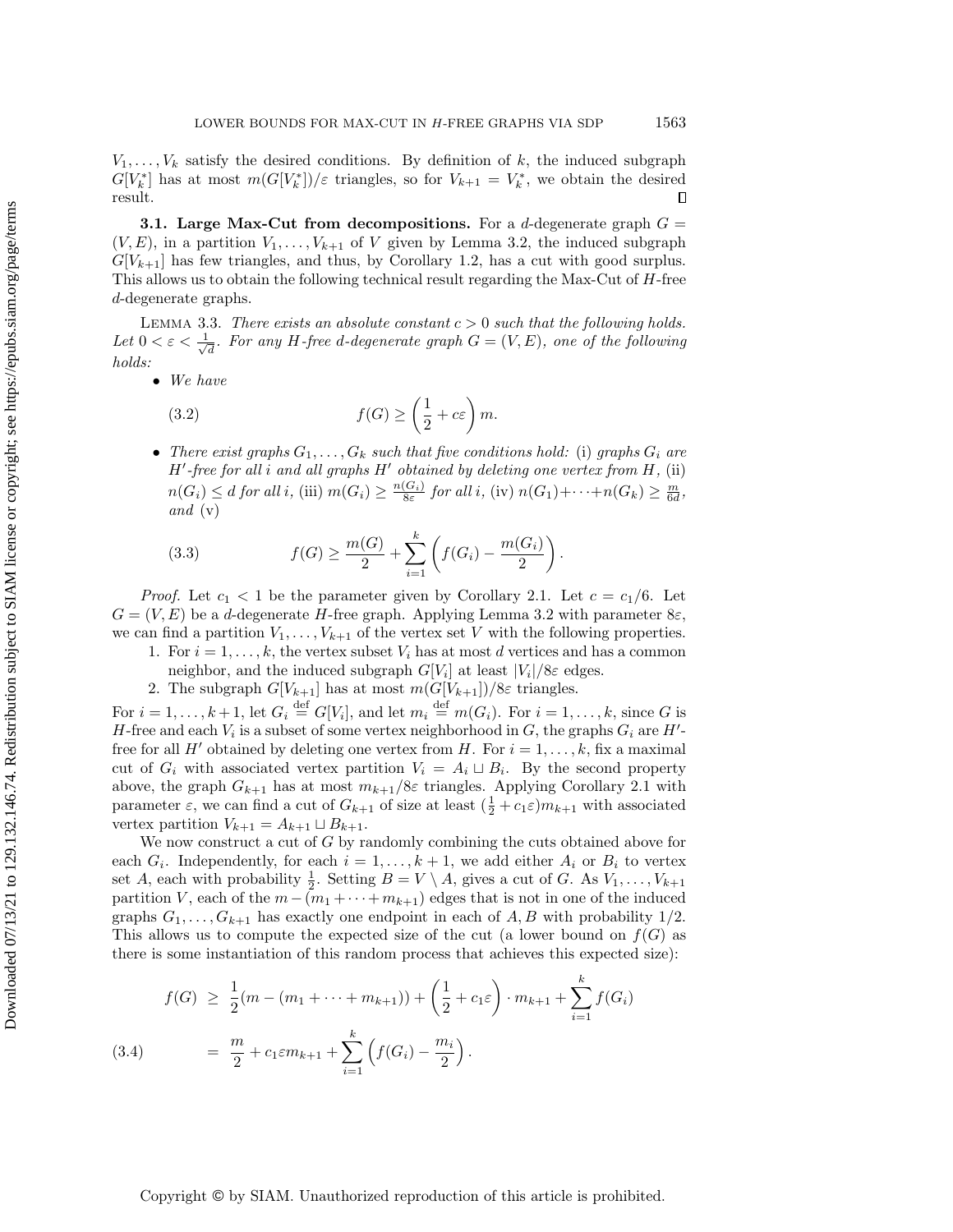We bound  $(3.4)$  based on the distribution of edges in G in 3 cases:

•  $m_{k+1} \geq \frac{m}{6}$ . Since  $f(G_i) \geq \frac{m_i}{2}$  for all  $i = 1, ..., k$ , [\(3.2\)](#page-6-1) holds:

$$
f(G) \geq \frac{m}{2} + c_1 \varepsilon m_{k+1} \geq \left(\frac{1}{2} + c\varepsilon\right) \cdot m.
$$

- The number of edges between  $V_1 \cup \cdots \cup V_k$  and  $V_{k+1}$  is at least  $\frac{2m}{3}$ . Then, the cut given by vertex partition  $V = A' \sqcup B'$  with  $A' = V_1 \cup \cdots \cup V_k$  and  $B' = V_{k+1}$  has at least  $\frac{2m}{3}$  edges, in which case  $f(G) \ge \frac{2m}{3} > (\frac{1}{2} + \frac{c_1 \varepsilon}{6}) \cdot m$ , so [\(3.2\)](#page-6-1) holds.
- $G' = G[V_1 \cup \cdots \cup V_k]$  has at least  $\frac{m}{6}$  edges. We show [\(3.3\)](#page-6-2) holds. By construction, for  $i = 1, ..., k$ , the graph  $G_i$  is  $H'$ -free for all graphs  $H'$  obtained by deleting one vertex from H, has at most d vertices, and has at least  $\frac{m_i}{8\varepsilon}$ edges. Since  $G$  is d-degenerate,  $G'$  is as well, so

(3.5) 
$$
\frac{m}{6} \le m(G') \le d \cdot n(G') = d \cdot \sum_{i=1}^{k} n(G_i).
$$

Hence  $n(G_1) + \cdots + n(G_k) \geq \frac{m}{6d}$ . Lastly, by [\(3.4\)](#page-6-0), we have

<span id="page-7-0"></span>
$$
f(G) \ge \frac{m}{2} + \sum_{i=1}^{k} (f(G_i) - \frac{m_i}{2}).
$$

This covers all possible cases, and in each case we showed either  $(3.2)$  or  $(3.3)$  holds.

*Remark* 3.4. In Corollary [2.1](#page-5-2) we can take  $c = \frac{1}{11}$ , and in Lemma [3.3](#page-6-3) we can take  $c = \frac{1}{66}.$ 

Lemma [3.3](#page-6-3) allows us to convert Max-Cut lower bounds on  $H'$ -free graphs to Max-Cut lower bounds on H-free d-degenerate graphs.

LEMMA 3.5. Let H be a graph. Suppose that there exist constants  $a = a(H) \in$  $\left[\frac{1}{2},1\right]$  and  $c'=c'(H) > 0$  such that for all graphs G with  $m' \geq 1$  edges that are H'-free for all graphs  $H'$  obtained by removing one vertex of  $H$ , we have  $f(G) \geq \frac{m'}{2} + c' \cdot (m')^a$ . Then there exists a constant  $c = c(H) > 0$  such that for all H-free d-degenerate graphs G with  $m \geq 1$  edges,

$$
f(G) \ge \left(\frac{1}{2} + cd^{-\frac{2-a}{1+a}}\right) \cdot m.
$$

*Proof.* Let  $c_2$  be the parameter in Lemma [3.3.](#page-6-3) We may assume without loss of generality that  $c' \leq 1$ . Let G be a d-degenerate H-free graph. Let  $\varepsilon \stackrel{\text{def}}{=} c'd^{-\frac{2-a}{1+a}}$  $d^{-1/2}$  and  $c \stackrel{\text{def}}{=} \min(c'c_2, \frac{c'}{48}).$ 

Applying Lemma [3.3](#page-6-3) with parameter  $\varepsilon$ , either [\(3.2\)](#page-6-1) or [\(3.3\)](#page-6-2) holds. If (3.2) holds, then, as desired,

$$
f(G) \ge \left(\frac{1}{2} + c_2 \varepsilon\right) m \ge \left(\frac{1}{2} + cd^{-\frac{2-a}{1+a}}\right) m.
$$

Else [\(3.3\)](#page-6-2) holds. Let  $G_1, \ldots, G_k$  be the induced subgraphs satisfying the properties in Lemma [3.3,](#page-6-3) so that  $G_1, \ldots, G_k$  are H'-free for all graphs H' obtained by removing a vertex from  $H$ , and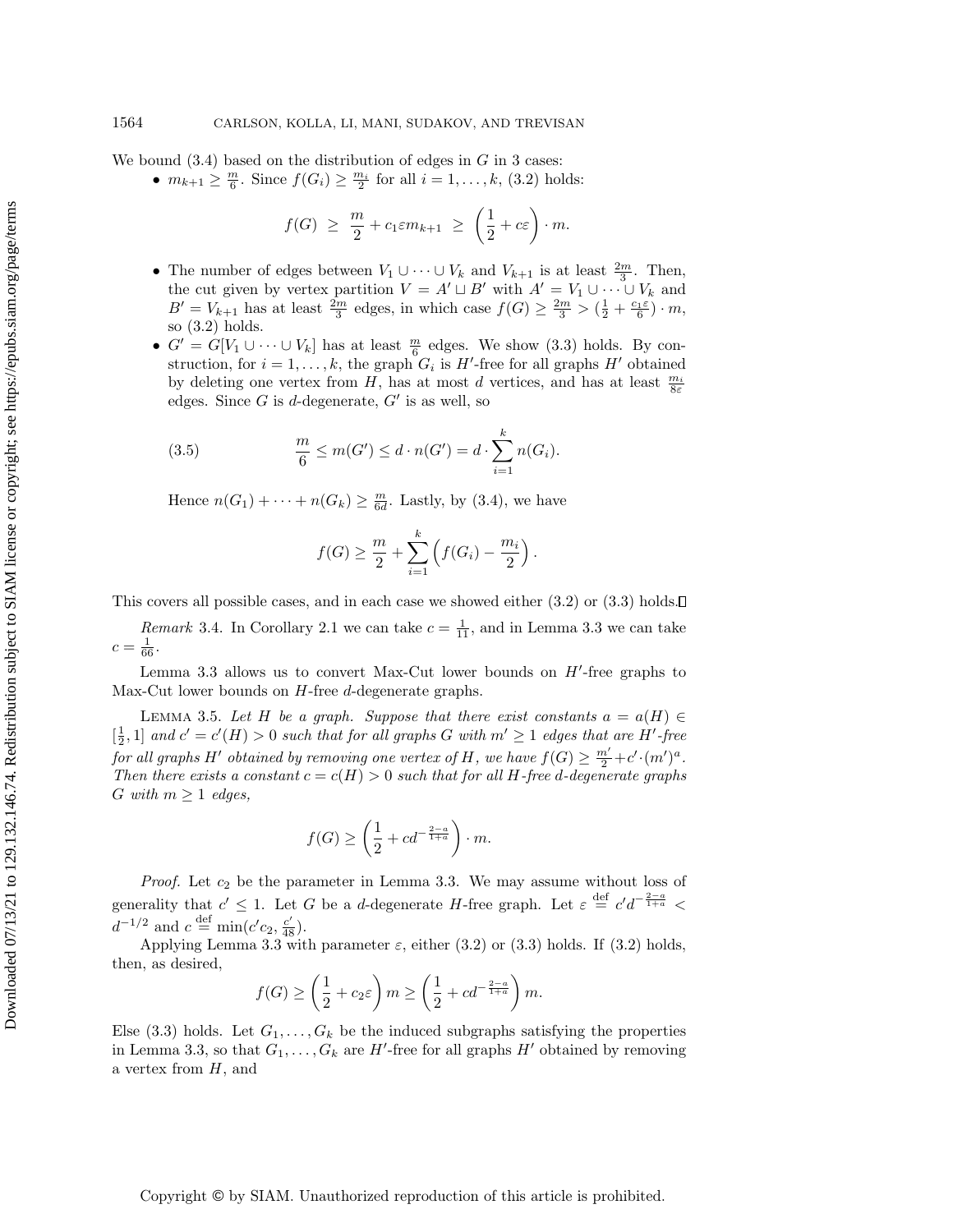$$
f(G) \geq \frac{m}{2} + \sum_{i=1}^{k} \left( f(G_i) - \frac{m(G_i)}{2} \right)
$$
  
 
$$
\geq \frac{m}{2} + \sum_{i=1}^{k} c' \cdot m(G_i)^a.
$$

For all  $i$ , we have

$$
c'\cdot m(G_i)^a \overset{(*)}\geq \frac{c'\varepsilon}{8\varepsilon^{1+a}}\cdot n(G_i)^a \overset{(**)}\geq \frac{\varepsilon d}{8(c')^a}\cdot n(G_i) \overset{(+)}\geq \frac{\varepsilon d}{8}\cdot n(G_i),
$$

where (\*) follows since  $m(G_i) \ge n(G_i)/8\varepsilon$ , (\*\*) follows since  $n(G_i)^{a-1} \ge d^{a-1}$  and  $\varepsilon^{1+a} = (c')^{1+a} d^{a-2}$ , and (+) follows since  $c' \le 1$ . Hence, as  $n(G_1) + \cdots + n(G_k) \ge \frac{m}{6d}$ , we have

$$
f(G) \ge \frac{m}{2} + \varepsilon d \sum_{i=1}^{k} \frac{n(G_i)}{8} \ge \frac{m}{2} + \frac{\varepsilon m}{48} \ge \left(\frac{1}{2} + cd^{-\frac{2-a}{1+a}}\right) \cdot m,
$$

as desired.

 $\Box$ 

Remark 3.6. If Conjecture [1.5](#page-3-1) is true, then applying Lemma [3.5](#page-7-0) with an arbitrary H and  $a = 3/4$  yields that  $f(G) \geq \frac{m}{2} + cm \cdot d^{-5/7}$  for all d-degenerate H-free graphs.

<span id="page-8-1"></span>Remark 3.7. By repeatedly applying Lemma [3.5](#page-7-0) with results from [\[3\]](#page-10-2), we obtain nontrivial surplus lower bounds for  $d$ -degenerate  $H$ -free graphs, given in the following table. Here, forest  $+1$  means that H is some forbidden subgraph such that one vertex can be removed from  $H$  to give a forest, and forest $+2$  means that two vertices can be removed to give a forest. As an example, for all  $s > 0$  there exists  $c = c(s)$  such that any d-degenerate  $K_{4,s}$ -free graph G always satisfies  $f(G) \geq \frac{m}{2} + cd^{-2/3}m$ .

|                | H′         | $H'$ -free surplus [3] | $\boldsymbol{a}$ | $\frac{2-a}{1+a}$ | $d$ -deg. H-free surplus |
|----------------|------------|------------------------|------------------|-------------------|--------------------------|
| $forest+1$     | forest     | $\it{c}'m$             |                  |                   | $\cdot$ -1/2 $m$         |
| forest $+2$    | $forest+1$ | $c'm^{4/5}$            | $\frac{4}{5}$    | $\overline{3}$    | $c d^{-2/3} m$           |
| $W_r$ (r odd)  | $C_{r-1}$  | $c'm^{r/(r+1)}$        | $\boldsymbol{r}$ | $r+2$<br>$2r + 1$ | $cd^{-(r+2)/(2r+1)}m$    |
| $\kappa_{4.s}$ | $K_{3,s}$  | $c'm^{4/5}$            |                  |                   | $cd^{-2/3}m$ .           |

4. Max-Cut in  $K_r$ -free graphs. In this section we specialize Lemmas [3.3](#page-6-3) and [3.5](#page-7-0) to the case  $H = K_r$  to prove Theorem [1.3.](#page-2-2) Let  $\chi(G)$  denote the chromatic number of a graph  $G$ , the minimum number of colors needed to properly color the vertices of the graph so that no two adjacent vertices receive the same color. We first obtain a nontrivial upper bound on the chromatic number of a  $K_r$ -free graph  $G$ , giving an lower bound (Lemma [4.4\)](#page-9-0) on the Max-Cut of  $K_r$ -free graphs. This lower bound was implicit in [\[2\]](#page-10-5), but we provide a proof for completeness. The lower bound on the Max-Cut of general  $K_r$ -free graphs enables us to apply Lemma [3.3](#page-6-3) to give a lower bound on the Max-Cut of d-degenerate  $K_r$ -free graphs per Theorem [1.3.](#page-2-2) The following well-known lemma gives a lower bound on the Max-Cut using the chromatic number.

<span id="page-8-0"></span>LEMMA 4.1 (see, e.g., Lemma 2.1 of [\[2\]](#page-10-5)). Given a graph  $G = (V, E)$  with m edges and chromatic number  $\chi(G) \leq t$ , we have  $f(G) \geq (\frac{1}{2} + \frac{1}{2t})m$ .

*Proof.* Since  $\chi(G) \leq t$ , we can decompose V into independent subsets V =  $V_1, \ldots, V_t$ . Partition the subsets randomly into two parts containing  $\lfloor \frac{t}{2} \rfloor$  and  $\lceil \frac{t}{2} \rceil$  subsets  $V_i$ , respectively, to obtain a cut. The probability any edge is cut is  $\lceil t/2 \rceil \cdot \lceil t/2 \rceil / {t \choose 2}$  $\geq (t+1)/2t$ , so the result follows from linearity of expectation.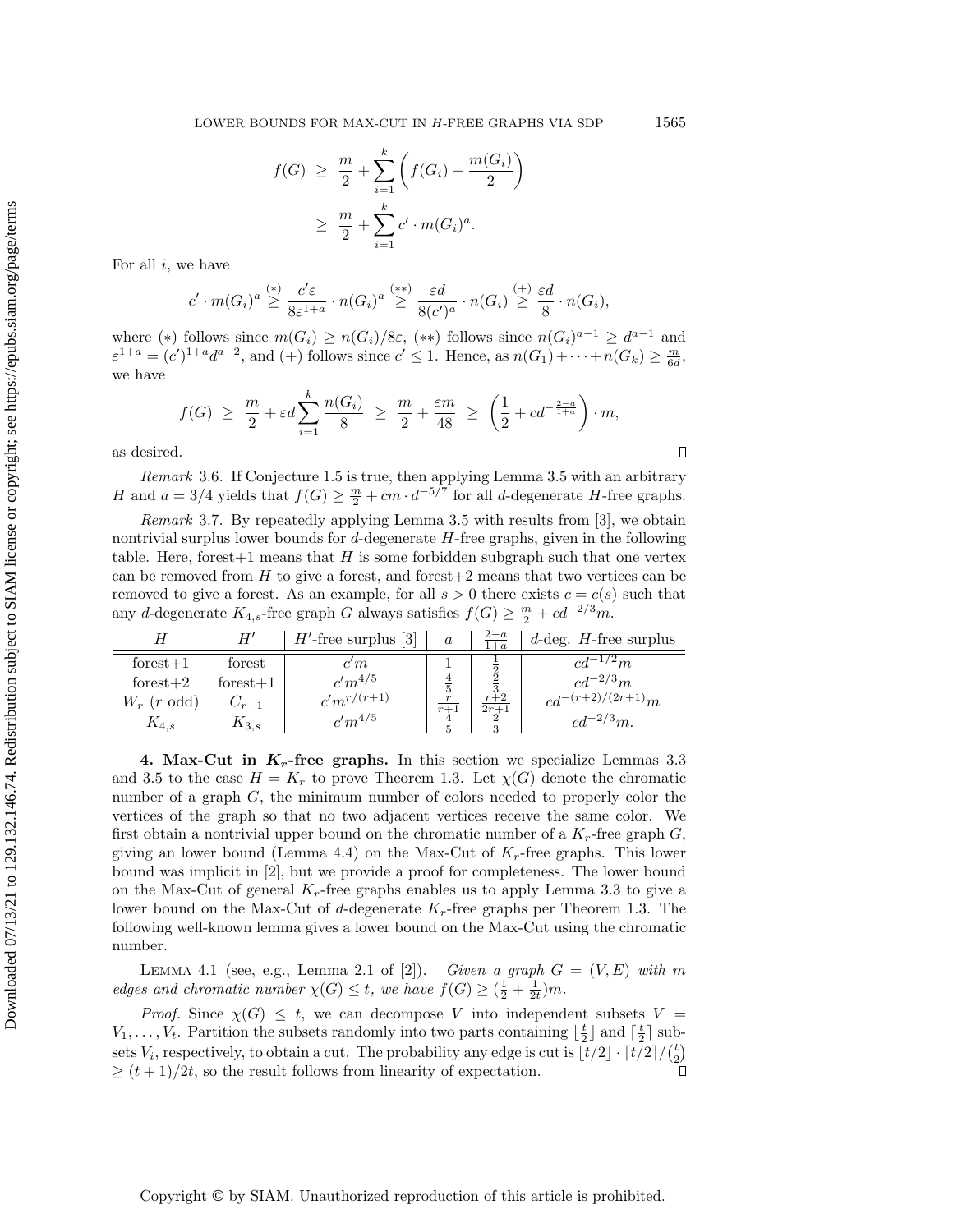## 1566 CARLSON, KOLLA, LI, MANI, SUDAKOV, AND TREVISAN

<span id="page-9-1"></span>LEMMA 4.2. Let  $r \geq 3$  and  $G = (V, E)$  be a  $K_r$ -free graph on n vertices. Then,

$$
\chi(G) \le 4n^{(r-2)/(r-1)}.
$$

*Proof.* We proceed by induction on n. For  $n \leq 4^{r-1}$ , the statement is trivial as the chromatic number is always at most the number of vertices. Now assume  $G = (V, E)$  has  $n > 4^{r-1}$  vertices and that  $\chi(G) \le 4n_0^{(r-2)/(r-1)}$  for all  $K_r$ -free graphs on  $n_0 \leq n-1$  vertices. The off-diagonal Ramsey number  $R(r, s)$  satisfies  $R(r, s) \leq$  $\binom{r+s-2}{s-1} \leq s^{r-1}$  [\[14\]](#page-11-12). Hence, G has an independent set I of size  $s = \lfloor n^{1/(r-1)} \rfloor$ . The induced subgraph  $G[V \setminus I]$  is  $K_r$ -free and has fewer than n vertices, so its chromatic number is at most  $4(n-s)^{(r-2)/(r-1)}$ . Hence, G has chromatic number at most

$$
\begin{array}{rcl}\n1 + 4(n-s)^{(r-2)/(r-1)} & = & 1 + 4n^{(r-2)/(r-1)} \left(1 - \frac{s}{n}\right)^{(r-2)/(r-1)} \\
& \stackrel{(*)}{\leq} & 1 + 4n^{(r-2)/(r-1)} - 4n^{(r-2)/(r-1)} \cdot \frac{s}{3n} \stackrel{(**)}{<} & 4n^{(r-2)/(r-1)}.\n\end{array}
$$

In (\*), we used that  $\frac{r-2}{r-1} \geq \frac{1}{2}$ , that  $\frac{s}{n} \leq \frac{1}{4}$ , and that  $(1-x)^a \leq 1-\frac{x}{3}$  for  $a \geq \frac{1}{2}$  and  $x \leq \frac{1}{4}$ . In (\*\*), we used that  $s \geq 4$  and hence  $\frac{3s}{4} < n^{1/(r-1)}$ . This completes the induction, completing the proof.

Remark 4.3. The upper bound on the off-diagonal Ramsey number  $R(r, k^{1/(r-1)})$ has an extra logarithmic factor which suggests that the upper bound on  $\chi(G)$  of Lemma [4.2](#page-9-1) can be improved by a logarithmic factor with a more careful analysis.

<span id="page-9-0"></span>LEMMA 4.4. If G is a  $K_r$ -free graph with at most n vertices and m edges, then

$$
f(G) \ge \left(\frac{1}{2} + \frac{1}{8n^{(r-2)/(r-1)}}\right)m.
$$

Proof. This follows immediately via Lemma [4.1](#page-8-0) and Lemma [4.2.](#page-9-1)

The above bounds allow us to prove Theorem [1.3.](#page-2-2)

*Proof of Theorem* [1.3](#page-2-2). Let G be a d-degenerate  $K_r$ -free graph and  $\varepsilon = d^{-1+\frac{1}{2r-4}}$ . Let  $c_2$  be the parameter given by Lemma [3.3.](#page-6-3) Let  $c = \min(c_2, \frac{1}{388})$ .

Applying Lemma [3.3](#page-6-3) with parameter  $\varepsilon$ , one of two properties hold. If [\(3.2\)](#page-6-1) holds, then

(4.2) 
$$
f(G) \ge \left(\frac{1}{2} + c_2 \varepsilon\right) m \ge \left(\frac{1}{2} + c d^{-1 + \frac{1}{2r - 4}}\right) m
$$

as desired. If [\(3.3\)](#page-6-2) holds, there exist graphs  $G_1, \ldots, G_k$  that are  $K_{r-1}$ -free with at most d vertices such that  $G_i$  has at least  $\frac{n(G_i)}{8\varepsilon}$  edges,  $n(G_1) + \cdots + n(G_k) \geq \frac{m}{6d}$ , and

$$
f(G) \geq \frac{m}{2} + \sum_{i=1}^{k} \left( f(G_i) - \frac{m(G_i)}{2} \right).
$$

For all  $i$ , we have

$$
f(G_i) - \frac{m(G_i)}{2} \ge \frac{m(G_i)}{8n(G_i)^{(r-3)/(r-2)}}
$$
  
 
$$
\ge \frac{n(G_i)}{64\epsilon n(G_i)^{(r-3)/(r-2)}} \ge \frac{n(G_i)}{64\epsilon d^{(r-3)/(r-2)}} = \frac{\epsilon dn(G_i)}{64}.
$$

 $\Box$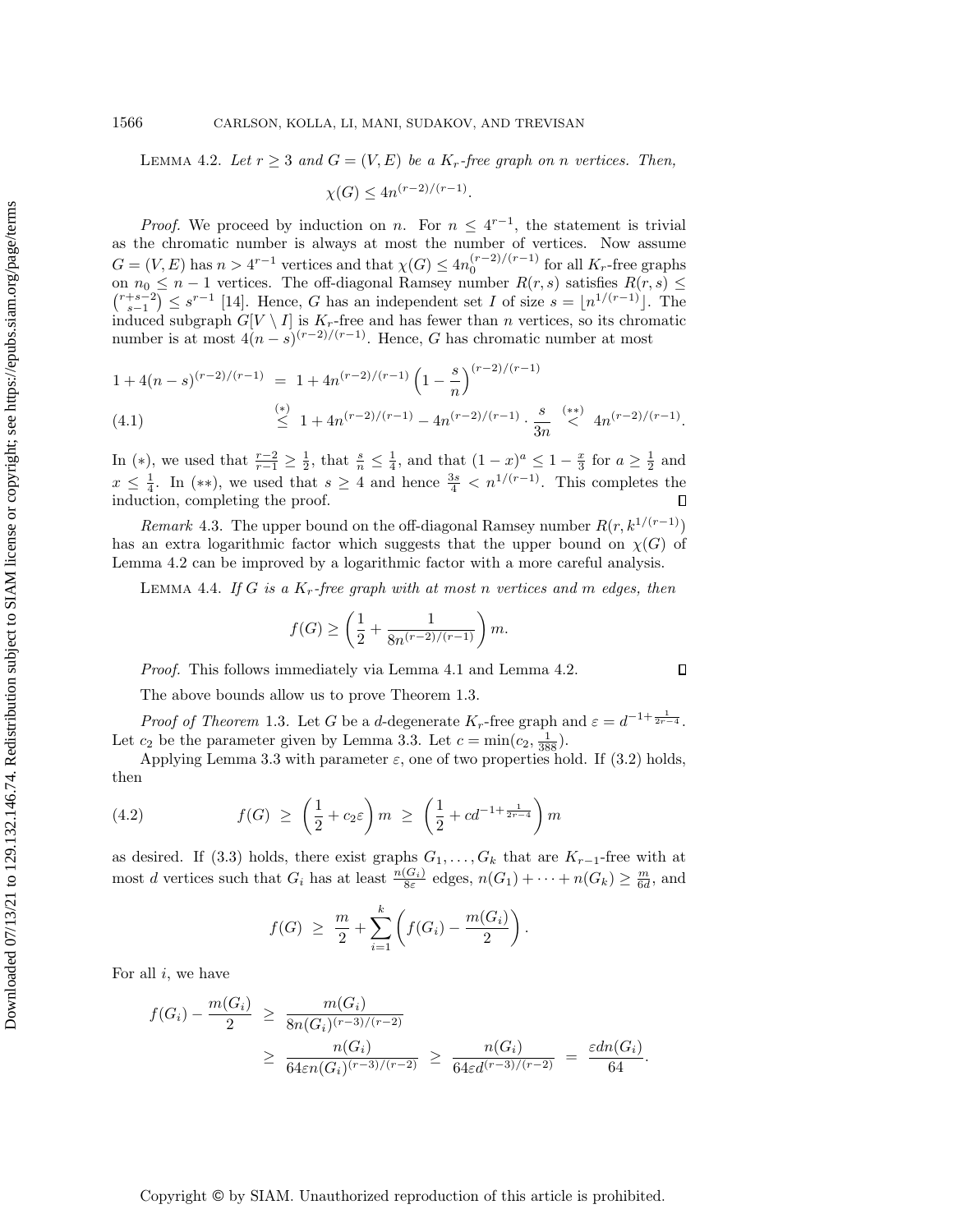In the first inequality, we used Lemma [4.4.](#page-9-0) In the second inequality, we used that  $m(G_i) \geq \frac{n(G_i)}{8\varepsilon}$ . In the third inequality, we used that  $n(G_i) \leq d$ . Hence, as  $d(n(G_1) +$  $\cdots + n(G_k)$  $\geq \frac{m}{6}$ , we have as desired that

$$
(4.3) \t f(G) \ge \frac{m}{2} + \sum_{i=1}^{k} \frac{\varepsilon dn(G_i)}{64} \ge \frac{m}{2} + \frac{\varepsilon m}{388} \ge \left(\frac{1}{2} + cd^{-1 + \frac{1}{2r-4}}\right) \cdot m. \qquad \Box
$$

Remark 4.5. As we already mentioned in the introduction, we can improve the result of Theorem [1.3](#page-2-2) in the case that  $r = 4$  using Lemma [3.5.](#page-7-0) By Remark [3.7,](#page-8-1) as  $H = K_4$  falls under the case forest+2, for an absolute  $c > 0$ , we have  $f(G) \geq cmd^{-2/3}$ for *d*-degenerate  $K_4$ -free graphs  $G$ .

5. Concluding remarks. In this paper we presented an approach, based on semidefinite programming, to prove lower bounds on Max-Cut and used it to find large cuts in graphs with few triangles and in  $K_r$ -free graphs. A closely related problem of interest is bounding the Max- $t$ -Cut of a graph, i.e., the largest  $t$ -colorable (t-partite) subgraph of a given graph. Our results imply good lower bounds for this problem as well. Indeed, by taking a cut for a graph  $G$  with  $m$  edges and surplus  $W$ , one can produce a t-cut for G of size  $\frac{t-1}{t}m + \Omega(W)$  as follows. Let  $A, B$  be the two parts of the original cut. If  $t = 2s$  is even, simply split randomly both  $A, B$  into s parts. If  $t = 2s + 1$  is odd, then put every vertex of A randomly in the parts  $1, \ldots, s$ with probability  $2/(2s+1)$  and in the part  $2s+1$  with probability  $1/(2s+1)$ . Similarly, put every vertex of B randomly in the parts  $s + 1, \ldots, 2s$  with probability  $2/(2s + 1)$ and in the part  $2s + 1$  with probability  $1/(2s + 1)$ . An easy computation (which we omit here) shows that the expected size of the resulting t-cut is  $\frac{t-1}{t}m + \Omega(W)$ .

The main open question left by our work is Conjecture [1.4.](#page-3-0) Proving this conjecture will require some major new ideas. Even showing that any  $d$ -degenerate  $H$ -free graph with m edges has a cut with surplus at least  $m/d^{1-\delta}$  for some fixed  $\delta$  (independent of  $H$ ) is out of reach of current techniques.

Acknowledgments. The authors thank anonymous reviewers for helpful feedback. The authors thank Jacob Fox and Matthew Kwan for helpful discussions and feedback. The authors thank Joshua Brakensiek for pointing out an error in an earlier draft of this paper. The authors thank Joshua Brakensiek and Yuval Wigderson for helpful comments on an earlier draft of the paper.

## REFERENCES

- <span id="page-10-0"></span>[1] N. Alon, Bipartite subgraphs, Combinatorica, 16 (1996), pp. 301–311.
- <span id="page-10-5"></span>[2] N. ALON, B. BOLLOBÁS, M. KRIVELEVICH, AND B. SUDAKOV, Maximum cuts and judicious partitions in graphs without short cycles, J. Combin. Theory, Ser. B, 88 (2003), pp. 329– 346.
- <span id="page-10-2"></span>[3] N. Alon, M. Krivelevich, and B. Sudakov, Max Cut in H-Free graphs, Combin. Prob. Comput., 14 (2005), pp. 629–647.
- <span id="page-10-4"></span>[4] N. ALON AND E. HALPERIN, *Bipartite subgraphs of integer weighted graphs*, Discrete Math., 181 (1998), pp. 19–29.
- <span id="page-10-1"></span>[5] B. BOLLOBÁS AND A. D. SCOTT, Better bounds for max cut, in Contemporary Combinatorics, Bolyai Society Mathematical Studies, B. Bollobás, ed., Springer, New York, 2002, pp. 185–246.
- <span id="page-10-6"></span>[6] C. Carlson, A. Kolla, R. Li, N. Mani, B. Sudakov, and L. Trevisan, Lower bounds for max-cut in H-free graphs via semidefinite programming, preprint, [arXiv:1810.10044.](https://arxiv.org/abs/1810.10044)
- <span id="page-10-3"></span>[7] D. Conlon, J. Fox, M. Kwan, and B. Sudakov, Hypergraph cuts above the average, Israel J. Math., 233 (2019), pp. 67–111.

Copyright © by SIAM. Unauthorized reproduction of this article is prohibited.